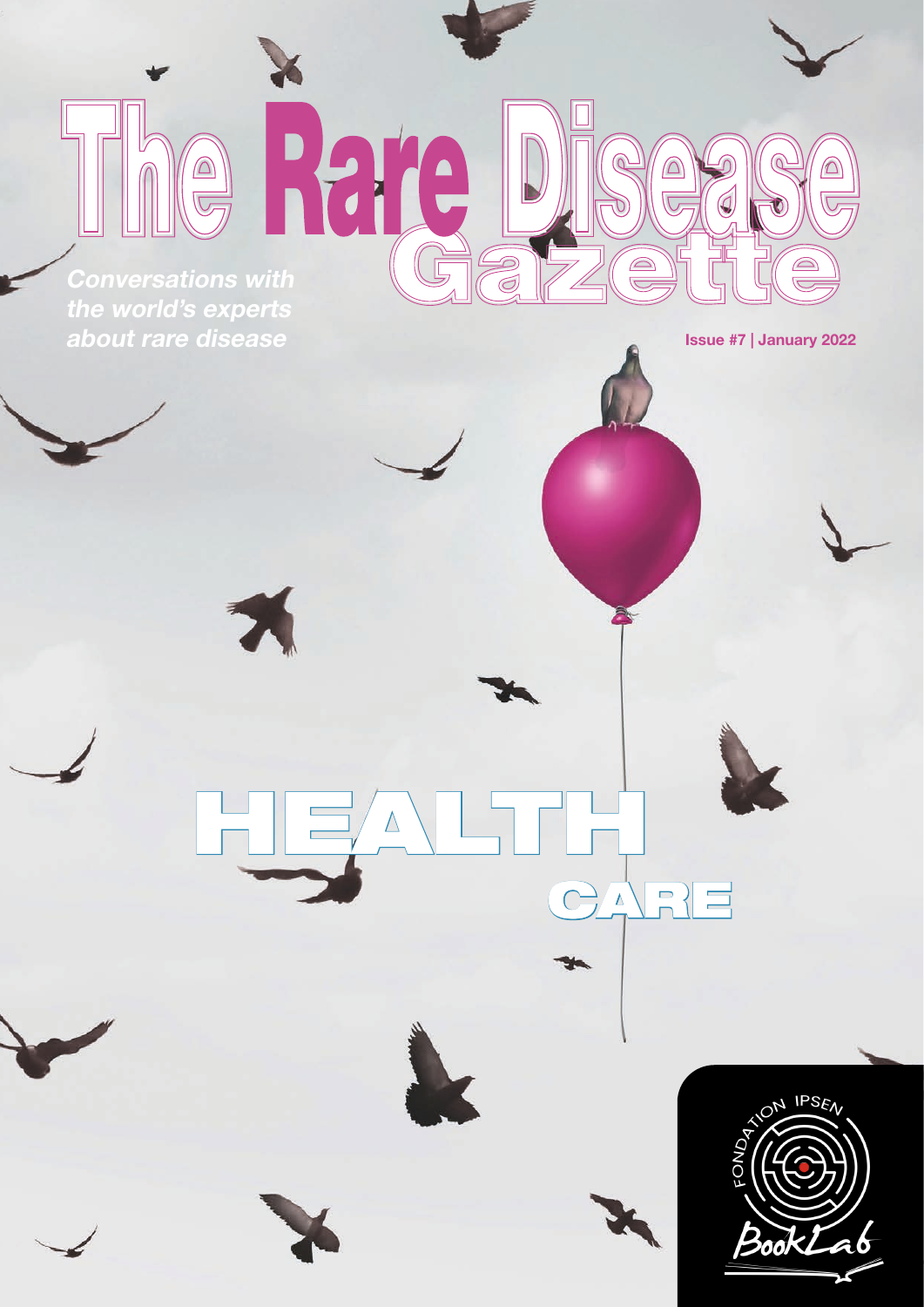# **Editorial** by James A. Levine

MD, PhD, Président, Fondation Ipsen [www.fondation-ipsen.org](http://www.fondation-ipsen.org)

Rare Disease Detection: Rare But Not Alone



The plight of patients with rare diseases is a critical unmet need of patients in healthcare. The statistics are frightening; there are 7000 rare diseases in the world that affect 350,000,000 people. One in eleven Americans has a rare disease. Three-quarters of patients with rare diseases are children and only half of patients receive an accurate diagnosis. The average delay for a patient to receive a diagnosis with a rare disease is 1 1/2 years. It is deeply concerning that one in four patients with a rare disease waits four years for an accurate diagnosis. There is an urgent need to communicate knowledge and expertise in the field of rare disease detection.

The journal Science, (American Association for the Advancement of Science) in collaboration with Fondation Ipsen delivers international science webinars for the general public.

In 2021 these webinars focused on improving the detection of rare diseases. The Rare Disease Gazette is a magazine that broadcasts these discussions.

Tames Levine



# DON'T MISS!

# [The Conversation, page 1](#page-2-0)

Experts of the month: Sean Sanders, PhD, hosts a conversation with world's experts about the role of primary care in detection and diagnosis of rare diseases

# [Journal Club, page 8](#page-9-0)

Article of the month: Value based healthcare for rare diseases: efficiency, efficacy, equity

#### [History Corner, page 8](#page-9-1)

History of the month: Ancient wisdom, modern practices: A brief overview of healthcare practices in Ancient Greece

# [What's up?, page 9](#page-10-0)

**Highlights of the month: Movies to move you**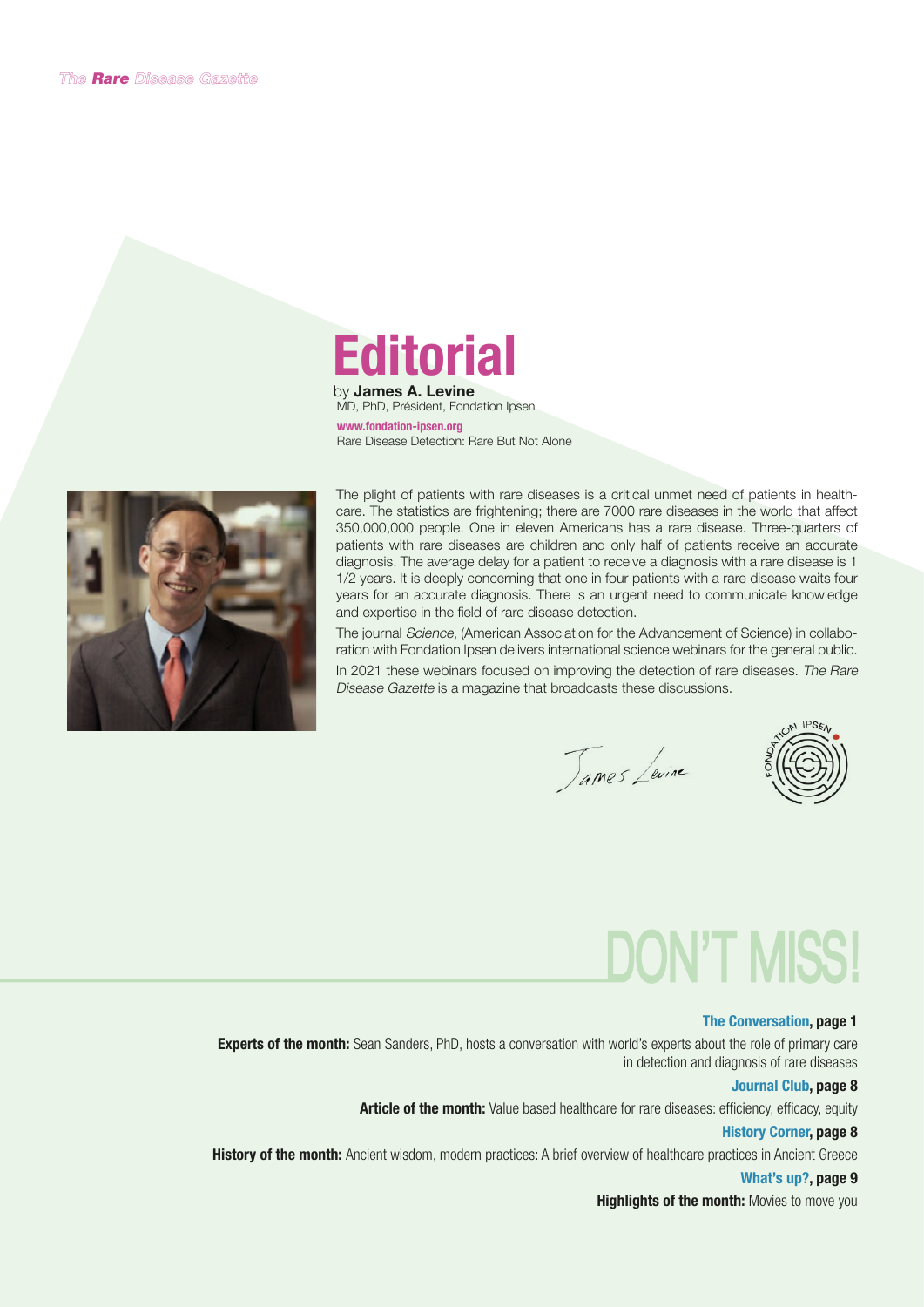# <span id="page-2-0"></span>The Conversation

# Experts of the month

Dong Dong Ph.D. *(The Chinese University of Hong Kong, Hong Kong SAR, China)* Eyby Leon Janampa, M.D. *(Children's National Hospital, Washington, DC)* Helen Malherbe, Ph.D. *(Rare Diseases South Africa, Johannesburg, South Africa)* Sean Sanders, Ph.D. *(Moderator, Science/AAAS, Washington, DC)* Durhane Wong-Rieger, Ph.D. *(Canadian Organization for Rare Disorders (CORD), Ontario, Canada)* Kym Winter *(Rareminds, St. Albans, UK)* 

# Sean Sanders *(host)*:

*Hello, and welcome to this sixth installment of our Science and Life webinar series on rare diseases. I am Sean Sanders, and it is once again my pleasure to moderate our discussion today. In our nine-part series running through the remainder of 2021, we are looking at some of the most critical issues in the arena of rare diseases. You can find previous webinars in this series at webinar.sciencemag.org, and the recording of this and future webinars will also be posted there. We have already covered quite a broad range of topics related to rare diseases, including the challenges of diagnosing and detecting rare diseases, neonatal testing, and the application of artificial intelligence in rare disease detection, diagnosis, and research.*

*We are going to examine the role that primary care doctors and frontline medical facilities play in detecting and treating rare diseases. Finally, thank you to Fondation Ipsen. We have a wonderful international panel of speakers today, and I am excited to have them introduce themselves to you now.* 

# Durhane Wong-Rieger:

I am Durhane Wong-Rieger. I am President and CEO of the Canadian Organization for Rare Disorders, which is a national alliance of rare disease groups and patients. I also sit as Chair of Rare Diseases International, which is our global alliance of rare disease groups and international disease groups, and I am also

now President of the Asia-Pacific Alliance of Rare Diseases Organizations, which includes about 19 organizations across the Asia-Pacific area, which... It has been a very interesting experience because there is such a diversity, of course, in that region.

#### Helen Malherbe:

I am Helen Malherbe. I am currently Director of Rare Diseases South Africa, which is a registered non-profit organization and public benefit organization here in South Africa, and we are really focusing on improving the quality of life for all of those affected by rare diseases and congenital disorders. I am a Director, but I am also heading up epidemiology and research at Rare Diseases South Africa. I have a foot in the academic world as well, being a Post-Doctoral Researcher. I am currently in between academic institutions, but starting again in September at a new organization that will be focusing on the health economics of rare diseases and congenital disorders in South Africa. Thank you.

## Eyby Leon Janampa:

I am an Assistant Professor at Children's National Hospital in Washington DC. I am also a clinical geneticist, and I have seen patients with rare disorders for over 10 years.

# Dong Dong:

I am Dong Dong, Research Assistant Professor from the Jockey Club School of Public Health and Primary Care at the Chinese University of Hong Kong. I started to study the social economic impacts of rare diseases on patients and their families, mainly in China in 2014. I used both quantitative survey methods and qualitative ethnographic methods to do my research. The research approach that I have been taking is basically called community-based participatory approach, which allow me to focus on the patient's real-life experiences and the impact of disease on their everyday life. That is why I also work very closely with the national patients' organizations in China, including the China Alliance for Rare Diseases, the Illness Challenge Foundation, and the Beijing Aili Myasthenia Gravis Care Center. Thank you.

## Sean Sanders *(host)*:

*I wanted to start out by asking the broad questions about the problem, the problem of rare diseases and of detecting and diagnosing rare diseases. I found a quote that I am sure you have all* 

*heard that is attributed to Dr. Theodore Woodward of the University of Maryland, where he said, "when you hear hoofbeats, do not expect to see a zebra." I believe the point he was making is, when you are diagnosing a patient, look for the obvious, but obviously when we are talking about rare diseases, that is not the case. In fact, it is the opposite. So, Durhane, maybe I can come to you and just ask, when it comes to diagnosing rare diseases, currently, how long does it take to receive a diagnosis?*

#### Durhane Wong-Rieger:

Obviously, the time to diagnosis really depends on where you are, and it depends on the type of disease that you have got, so we are doing a much better job in terms of diagnosing what we might call common rare diseases. These are the rare diseases which do have a very clear, not only just a definition, but they can be much more easily diagnosed, they can either be diagnosed by a test, diagnosed by symptoms. It takes five to seven years for some individuals, when we ask people how long it took to get a diagnosis, and that is what the international experience is. The sad part about it is that most of these families also say, we get one to 14 misdiagnoses before we get to the right diagnosis, so that is a huge issue.

Obviously, with some of the breakthroughs in terms of newborn screening, in terms of genome sequencing, we can expect that we will be able to do a much better job in terms of diagnosis. But for the most part, and certainly around the world, we would have to say the challenge in getting a diagnosis is still very, very difficult, and certainly because there are so many rare diseases. It is not as if you can become an expert in rare diseases. There are still, as we say, 67,000 of them. It is still very, very difficult. 80% are genetic, so we are going to get closer to being able to do those kinds of diagnosis, but the access to that kind of diagnostic testing is obviously not widely available. For families, of course, for most of them, they are still going through that long period of time of not knowing and not getting an answer, and really, as we say, the despair of having a misdiagnosis.

# Dong Dong:

I want to agree with Durhane on her observation in the Canadian population. In China, we did several different national level surveys among rare disease patients in the past. In 2018, when we surveyed all the patients impacted by rare diseas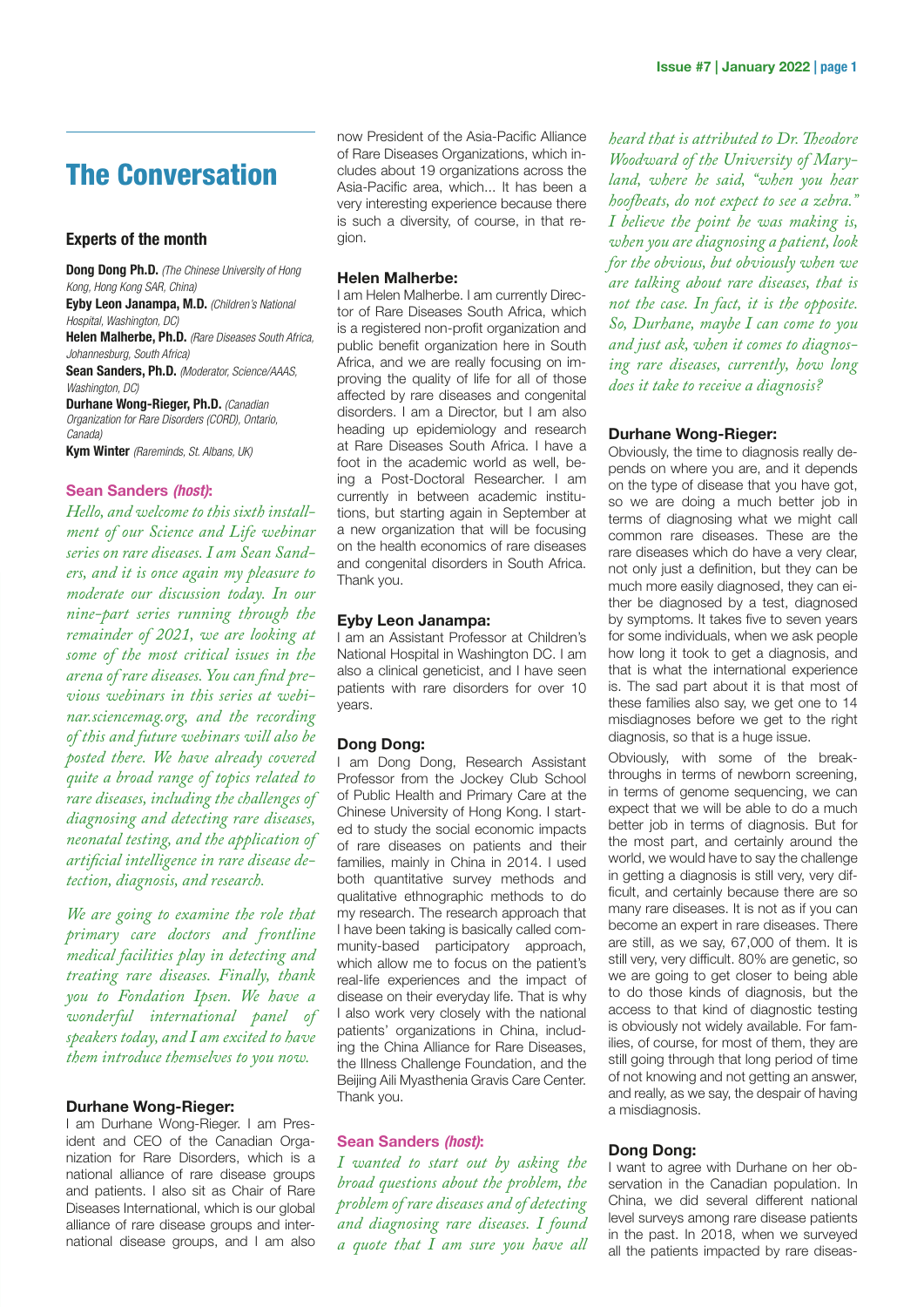es, we did not select specific diseases, so we had almost like more than 100 different types of diseases, and we asked how long it takes for them to get a definitive diagnosis. On average, 58% of the patients can get a diagnose in the same year when they start to see the doctors, which is very impressive. We did not expect to see these results, and if you do not take this part of patients into account the average time of this diagnostic odyssey is about 5.3 years. However, one year later, we have the first national list of rare diseases in China, so now we have 121 rare diseases defined by the government as rare in China. We surveyed 34 diseases from this whole 121 diseases.

Then surprisingly, nearly 80% of them can get a definitive diagnosis within the same year. And without taking this group of people into account, the average time for you to get a diagnose is 4.26 years, so it is shorter. The common rare diseases are not that difficult to be diagnosed. The most difficult part are the uncommon ones. Even among people with rare diseases, there are the common and uncommon diseases, rare or extremely rare disease are the ones that make a huge difference. Common rare diseases get a lot of public attention, like ALS. Because of the ice bucket challenge, lots of people know about the disease. So even before the ice bucket challenge, maybe lots of people have never heard about it, or even the doctors never seen any patients with that, but just due to one global social movement or this viral event on the internet, everybody gets to know it. These are the publicly well-known rare diseases.

The diagnostic odyssey is not that difficult, but what concerns us the most is for those who are not being detected, not being diagnosed, who can never find a diagnose in their entire life. We cannot survey them; they are not defined as rare disease patients in any way, they are not included in any of the databases, they are not included in any surveys. So, where are they? Who they are? These are the questions that we do not have answers for, and are there any other different ways for us to find them? Like, to discover the zebra among a group of horses. But, if we do not even have a definition for a zebra, then how can we find it? That is the thing, the question that concerns me or the other patients' organizations most.

## Helen Malherbe:

I am both jealous, envious, and encouraged just to hear the shortened diagnostic odyssey just described. The situation in South Africa is the same, but on a scale of magnitude, we are far behind in terms of even being able to diagnose obvious congenital disorders. For example, Down syndrome, which is diagnosable within a couple of days elsewhere. There was a recent research study in KwaZulu-Natal, one of our provinces, where it can take over a year to get a diagnosis. Part of that is due to infrastructure challenges, lack of appropriately trained healthcare professionals, but also with other challenges in diagnosis with the clinical features and so on. But when it is all added together, we are struggling to even identify the horses let alone the zebras.

# Sean Sanders *(host)*:

*Obviously, there are clear challenges, especially in the low-and middle-income countries, and you are in the US, we have some advantages here, but what role do you see the primary care physicians playing in this, both in first world countries like the US and throughout the rest of the world as well?*

# Eyby Leon Janampa:

Primary care doctors have a very key role on identifying patients that can potentially have a genetic disorder. In the US, we have many patients referred to us just because there are some delays in development, not necessarily because the child looks different. We have a lot of patients that are healthy, growing well, and they just have the diagnosis of autism, for example. We try to do our best to give as much as testing possible, but there is, of course, challenges of insurance coverage and resources that the families have. We can, of course, diagnose clinically, many of the common syndromes. Many pediatricians follow patients with Down Syndrome, and not necessarily need a geneticist to take care of these patients. There are clinical guidelines that the American Academy of Pediatrics have reported many years ago, and it is very well known by the pediatricians in this country, in other countries as well, and is being followed. But of course, there is lack of training in other regions, or even in our centers, sometimes we see patients that have not been picked up by their pediatrician, but it is not as common as in other areas.

### Durhane Wong-Rieger:

Sean, if can jump in, because I think that what Helen was saying and what Eyby is referring to as well, your question around what about the role of the primary care and the pediatrician, I think it is huge because that is where parents go, that is where patients go, but unfortunately, as we say, when you are looking for a zebra in a field of horses, especially if you are short of time, and you do not have quick diagnostics, that is our goal. I belong to several consortiums, one of which is Undiagnosed Diseases International, which is a huge international network, really focused on the undiagnosed. One of the most important groups out of that is the Blackswan Foundation (https://www. blackswanfoundation.ch/en/), which again, is a network of people without diagnosis, which is interesting because their only commonality is that they do not have a diagnosis.

The other thing I am a part of is the Global Commission on Ending the Diagnostic Odyssey, and I know that the Children's Hospital is playing a huge role in terms of trying to do that kind of networking. So, part of it, I think, is being able to not train pediatricians and general practitioners to recognize 6,000 rare diseases - that of course is impossible. In many cases, as they say, they will never see a specific rare disease, even some of the more common rare diseases. What we can do is give them better tools so they know in fact where to go if they do have a rare disease. And signs and symptoms, then they can have a portal that they can go to and look that up, and then they can refer to a specialist, including places such as Rady Childrens Hospital in San Diego.

We need to do a better job of then giving these frontline healthcare professionals the tools so that they can recognize that there may be more tools. We certainly understand the frustration of families and parents who try to tell their doctor that "my child actually has something wrong. And yes, you have given me a diagnosis, and you are giving me a horse diagnosis, but it is not working. And I am doing all this stuff, and it is not working." We need to also train the healthcare professionals and the pediatricians to listen to the families, but we also need to help the families to be able to better document what it is they are coming in with.

*"We need to also train the healthcare professionals and the pediatricians to listen to the families, but we also need to help the families to be able to better document what it is they are coming in with."*

I think it works on both sides of that, and I am really excited by some of these ini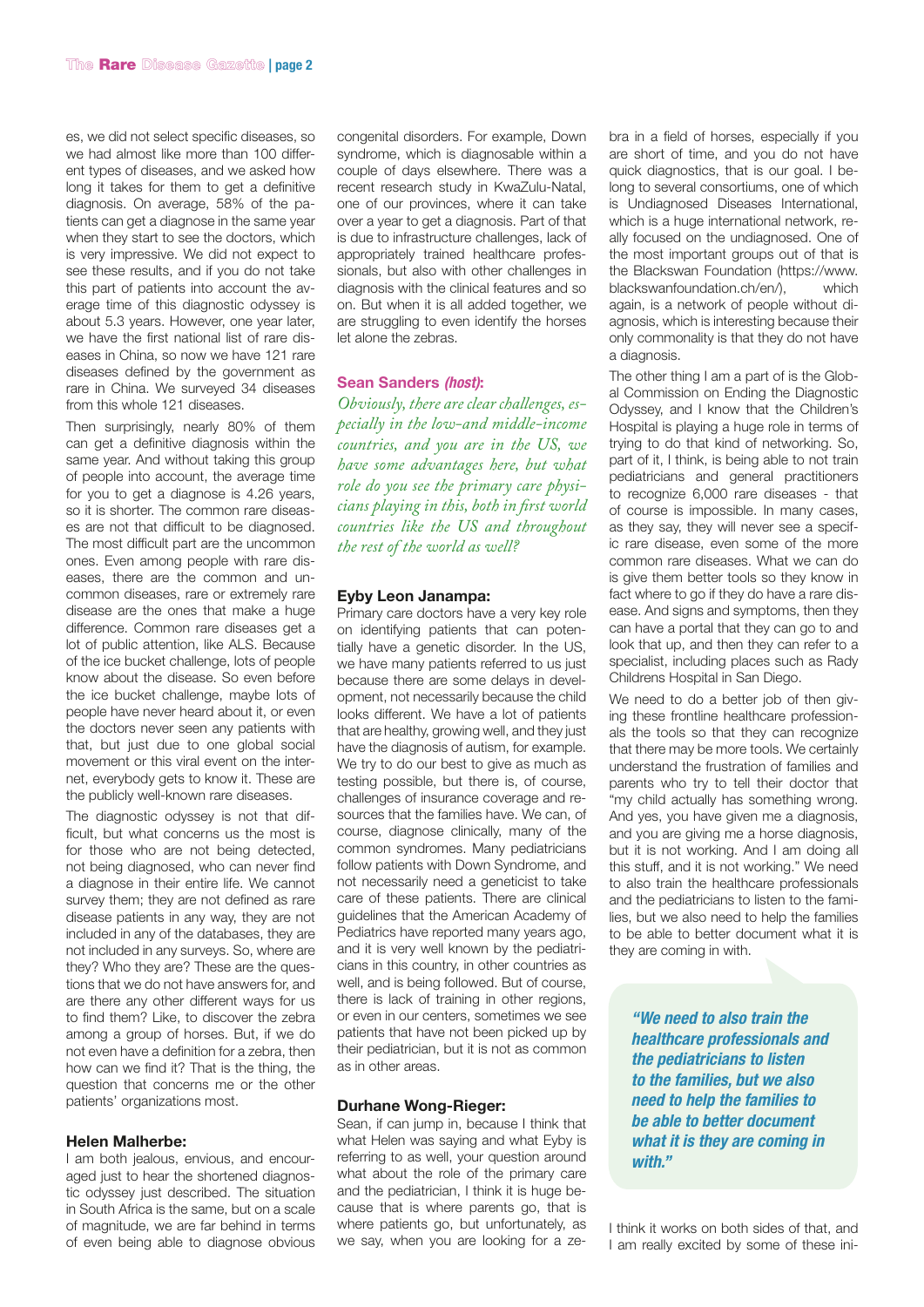tiatives that are taking place that involve fancy genomic sequence that do a great deal for us but getting back to where it starts is also important: parents, patients, better understanding, better articulating. What I really want from the family physicians and the pediatrician is to listen, to pay attention, and then we need to have places like Eyby's, that says, "okay, we are not getting there, can you help us? Do we have a referral?" Or, the Undiagnosed Disease Network that says, "here are some guidelines. If you are seeing some of this stuff, then maybe you can refer to us." We do need to do a better job ourselves of being able to set up a network, so it is much better for that frontline physician, that pediatrician who is right there at the crosshairs, to be able to do their job, but it means all the other parts need to work as well.

*"We do need to do a better job ourselves of being able to set up a network, so it is much better for that frontline physician, that pediatrician who is right there at the crosshairs, to be able to do their job, but it means all the other parts need to work as well"*

# Sean Sanders *(host)*:

*The next part of the topic which I would like to talk about, is finding a solution. I think you have touched on some really critical issues there that we are going to definitely dig into, but maybe I will turn to Dong and just see if you have any comments and thoughts, particularly from your perspective in Asia.*

# Dong Dong:

Yeah, I think Durhane was touching on some very important topics here.I will give you some examples. A few years ago, I was attending a conference in China about rare diseases, so one of the presenters was talking about neonatal screening panels. You can screen 30 or even 40 genetic diseases all at once, and these are provided for free by the government. The presenter was trying to show off these achievements, that now we can detect all these genetic disorders at once. It is efficient, and good news for the parents. However, surprisingly, there was a very famous geneticist in China, he stood up, and he spoke critically against it. He said, "if you do not have any counter measures, if you do not have a very good social support system, how can you tell the parents that their newborns are having these genetic disorders?" Can you expect what these parents are going to do with the newborn? You do not have a very close bond with a newborn, and it is easy for some of the parents, especially if they are living in poverty, they do not know how to deal with these issues, and there is no social support, no social welfare system to help these parents to raise a child with this disease. The easy decision is to abandon the child. Without having any ethical or social considerations before taking this neonatal screening test, there is no test to be done.

*"When we are thinking about diagnosis, we are thinking that diagnosis is good for all the parents, for all the patients, for all the families. However, we do not consider enough the consequences brought up by this diagnosis."*

I was hugely shocked, but was enlightened by his insights and his perspective, simply because when we are thinking about diagnosis, we are thinking that diagnosis is good for all the parents, for all the patients, for all the families. However, we do not consider enough the consequences brought up by this diagnosis are we ready, are we fully prepared to embrace this disease, do we have enough solutions after we get a diagnosis, can we find treatment for them if there is no medical treatment, do we have rehabilitation? Do we have other ways to help this family and this patient? When I was doing ethnographic studies in China, I went to the clinics and tried to observe the doctors and patients talking about their screening test results, you can see that everybody's reaction is so different. Some of the families, they got excited when they have a result, but some of the families, they just broke down when they know the results. They do not know how to deal with it, you can see, you can tell some of the couples are going to get divorced right after it, because if you are carrying a bad gene, I do not want you to have my child because this is going to be carried in my family.

Are we ready for getting a diagnosis? This is something that is a dilemma. I have no answers for that, but perhaps in the future, with better social care, with a better healthcare system with improved social support, we can have answers for that.

### Sean Sanders *(host)*:

*This is a very interesting topic, and it has come up in previous webinars. Clearly there is some controversy there. Helen, I will come to you now.*

# Helen Malherbe:

Dong, you mentioned several very good points in there that I agree with, but at the same time, the power of having a diagnosis, even if there is no treatment available, or even if there is treatment available, but it is inaccessible in the context, it is so powerful. The family is under immense stress when you have a child with a rare disease, and just knowing one thing, at least what it is, enables you then to make informed choices about having other children. Is it a condition that could affect other children that you have? What is the prognosis? What is the treatment? What can you do practically? Because I think the most important thing about having a child with a rare disease, or a loved one with a rare disease, or yourself, is just not being in control and not being able to change it. At least if you know something, you can come to terms with it. Many people with rare diseases, or children with rare diseases, we do not celebrate, we remember those diagnosis days which are important dates on our calendar.

I think just a couple of other interesting points that have been raised here, we are in a situation here in South Africa, we do not have access to newborn screening. It is not available for many only a few of the population that can access private health care, which is only about 15-16% of the population. Even then, things like non-invasive prenatal testing, which is a screening that you can do for a lot of things like Down's Syndrome and so on, is not available here at all. So many of what is run-of-the-mill or standard practice in other countries, we do not even have available here yet, so the technology is moving along, but we are still where we are now. I think the other important issue, and this may also be an issue in China, Dong, is the whole matter of myths, the traditional beliefs in society and the stigma that is associated with patients with rare diseases, so whether they have a diagnosis or not, I can understand, in my context as well, where babies do get abandoned. In many cases in many of our communities, they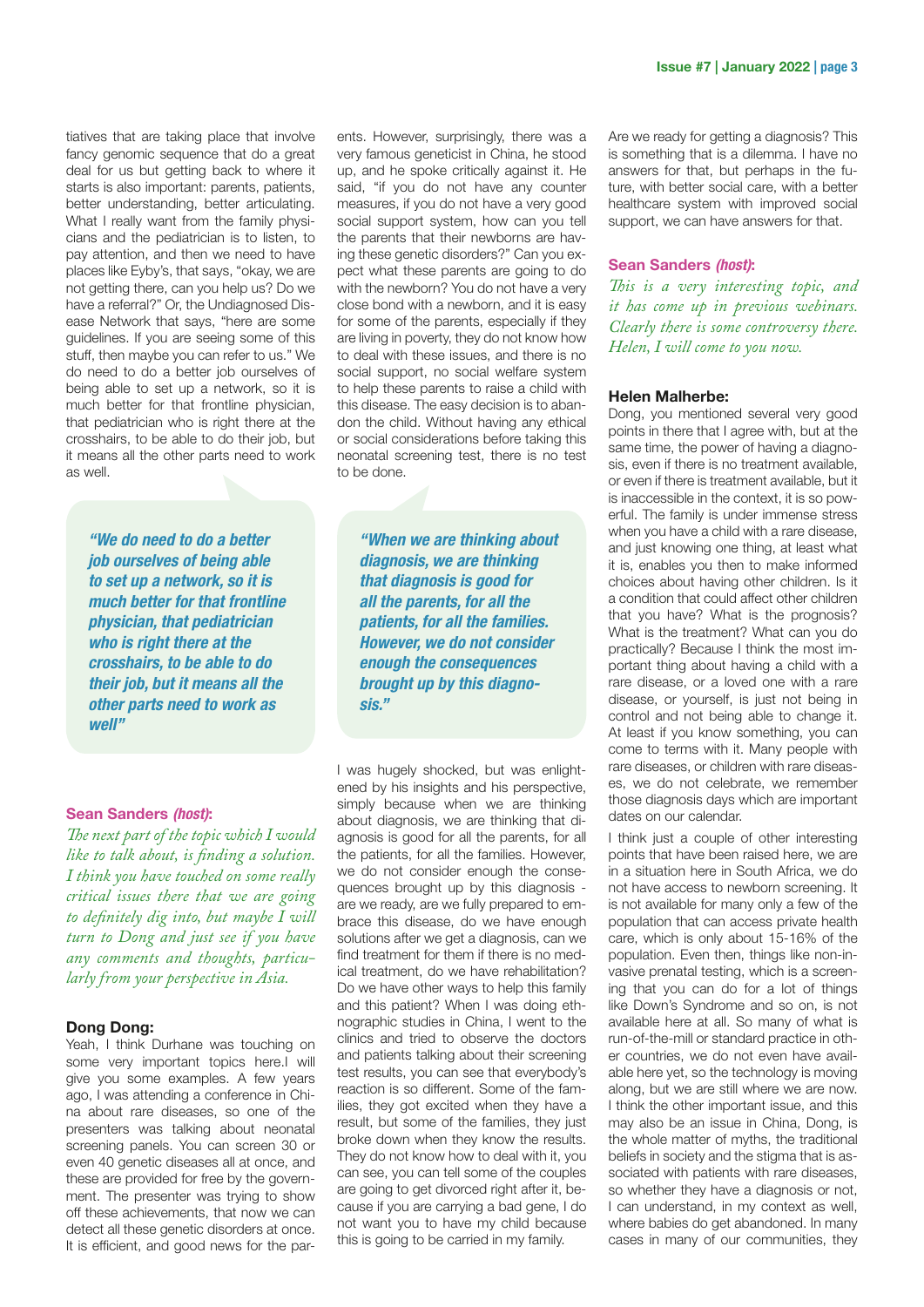are hidden, the children are hidden, and they are only brought out in the middle of the night for treatment, so there are a lot of factors on this whole topic.

# Durhane Wong-Rieger:

I have two children, both born with rare diseases. My daughter never got a diagnosis, has never gotten diagnosis, she is in her 30s now. The first couple of years were extremely challenging because we did not know what she had. She had a lot of symptomology, we did not know if it is going to get better, or if it is going to get worse, but you do what you can, right? You do all the rehab process. We were lucky we live in Canada, we have excellent healthcare, so we had lots of resources. But of course, and I think today, if we were to go in, we could probably do a genome sequencing and probably identify what she might have, but that is up to her, she is an adult now so she can decide what she wants to do.

My son was born with a rare heart condition, needed diagnosis, knew exactly what it was, he had a prognosis, he had excellent milestone care up until he was 18, where our pediatric system ends and the adult system becomes a mess, but that is a different story altogether. So there is a huge difference between having a diagnosis or not. And sometimes you get a diagnosis, and it does not give you a prognosis, right? It does not tell you anything, but it does, as Helen says, it might tell you in terms of what the future might be, etcetera. You know, not having it. But I will say also, one supports the other. I mean, you look at Taiwan for instance, their rare disease community is huge. Hong Kong, the rare disease community is huge. Part of it is having that support network, but that support network does not come if you do not have a diagnosis and if parents do not get a diagnosis.

*"Part of it is having that support network, but that support network does not come if you do not have a diagnosis and if parents do not get a diagnosis."*

In Canada, we do not have a standard, but we have it fairly good. Some of these diseases, and as we well know, if you take preventive action at birth, at the beginning, you can avoid a lifetime of actual symptoms or even early death. I remember having a conference in Asia Pacific and one of the geneticists. Let me share two very quick stories. One of the geneticists was asked the question, I think she was in Indonesia or Thailand, I cannot remember where. She was asked, "How do you decide, as a hospital, as a government, which diseases you should test for because there are limited resources?" And she said, "easy, we test for those diseases that we can do something about." It is kind of your question, Dong. It is the case. Part of it is because the resources are limited, but the more we can test for rare diseases, the more we can stimulate getting something done about it.

*"The more we can test for rare diseases, the more we can stimulate getting something done about it."*

I think that is an important thing. Newborn screening is something that it should just be a standard. We need to have an international summit on newborn screening, these things are cheap, for the most part. And she said, we can do panels that can do 25, 50, 60 diseases at once. It is a blind spot, right? I remember hearing a story from the geneticist in the Philippines who has made it her mission to do newborn screening for her patients. She was telling the story, it was the middle of a monsoon. She says, "You know, we have hundreds of islands and what we do is we collect these newborns' blood smears. Then we bundle them together, and we deliver them. I had a bundle of tests that was coming, I have a monsoon, and I am desperate, because I must get these tests to get these results, to get them tested." They got the navy, they got fire departments, they got police to hand the bundle, from island to island. "And we got the tests, and we got the results. That is how important it is for us to get those newborn screenings."

I think we need to, as a global community do what we can do for newborn screening. It is a must; we have got to get this.

# Helen Malherbe:

I agree completely Durhane. But our issue is that we have so many competing health challenges. We have got ongoing infectious diseases, we have malaria, plus South Africa is one of the hardest hit countries in terms of HIV. And along with that, comes TB. And so these diseases get the lion's share of resources.

And obviously, in those cases, if there is a comorbidity, where you have got someone that has an infectious disease and a rare disease, often the rare disease will get missed and then only the infectious disease will get diagnosed. Or, we have a lot of cases where there is a misdiagnosis, and in cases where it is life threatening, it never gets recorded. And it just, it is a negative cycle, because we need to create and demonstrate the case. We must have the evidence to show that rare diseases and congenital disorders are a problem, so that can inform our policymakers, so we can get that political commitment and allocate the funding. But we are fighting with and competing with so many other health priorities.

*"We must have the evidence to show that rare diseases and congenital disorders are a problem, so that can inform our policymakers, so we can get that political commitment and allocate the funding. But we are fighting with and competing with so many other health priorities."*

# Eyby Leon Janampa:

I think it is very important to educate not only the providers, but also the general population. In the US, even though it may be, standard of care to do the newborn screening, there are families that do not want to get the newborn screening, because they think that you can clone their baby with a blood spot. In this country there is still some skepticism about doing any type of testing that involves blood or even DNA sometimes just because you want to screen a baby. And so, the training for primary care providers is very key, again, just because many babies or patients that, for example, you are treating for an infection, you give all the standard therapy, but the baby does not get better, it is maybe a metabolic disorder. But again, the challenges of how expensive is the treatment? Or the efficacy of a treatment.

There are private companies that push countries to screen for conditions where treatment is so expensive, and it is not that efficacious to improve quality of life, too, like the lysosomal storage disorders. In countries like in Brazil, where sometimes the availability for treatment is not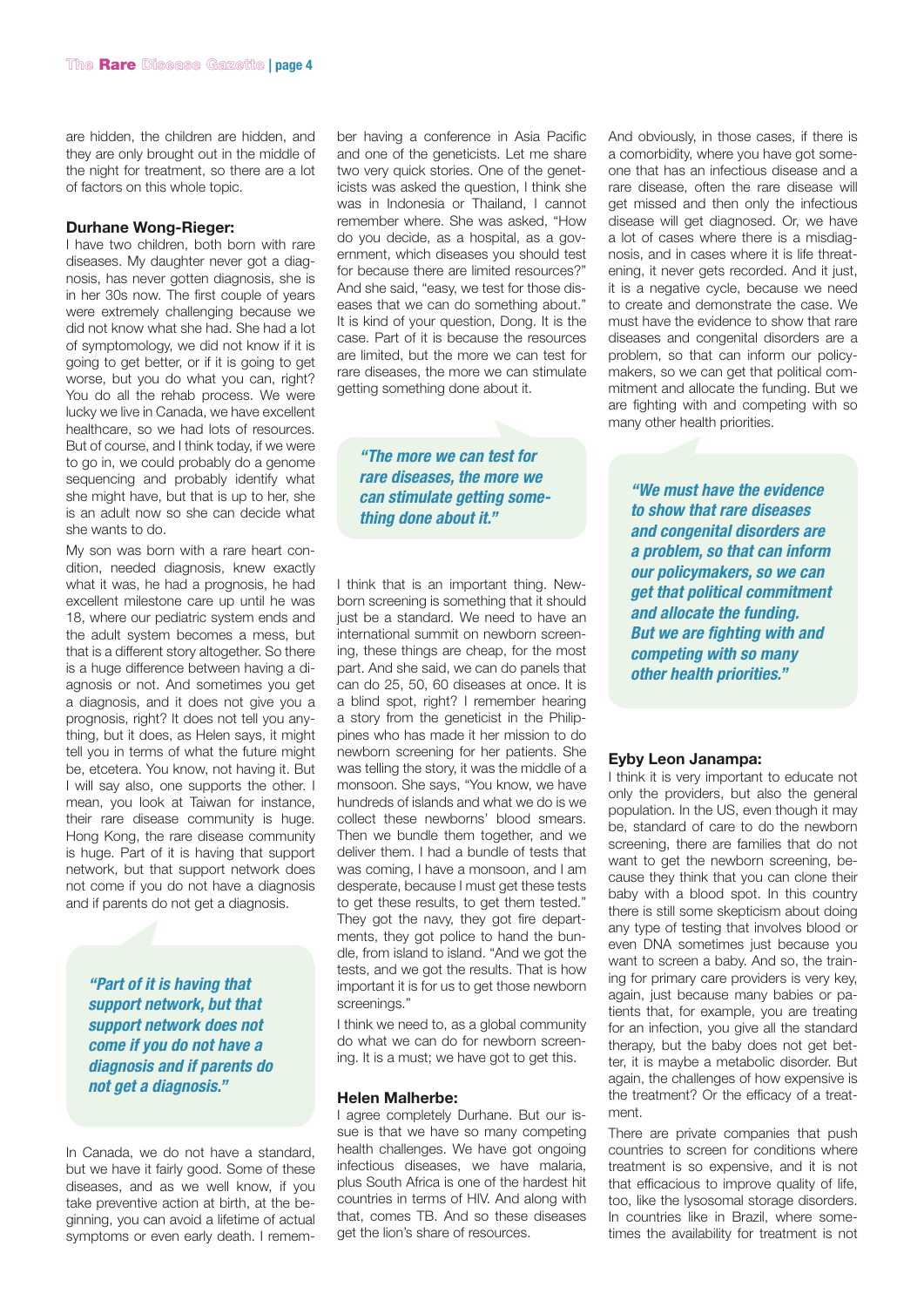possible. But, I think to give a diagnosis, regardless of the resources available, will be ideal. But of course, I think education should be first, not only for the primary care but also the population. I think it will be the most important thing before expanding all types of DNA testing because there is a lot of what Dong said, skepticism and misconception about what we can do with these results.

*"We assume that the healthcare resources are equitable, like everybody can get equal access to all these health care resources, but it is not the case."*

# Dong Dong:

We have some assumptions here. We assume that the healthcare resources are equitable, like everybody can get equal access to all these health care resources, but it is not the case. It is not just at a global level but within the country or even within one city. So, if one parent or, one family, get a diagnosis on the baby, and if the baby living in a wealthy family, so definitely he or she can get enough support. Even if s/he lives in Canada, or in other countries who have very good health care systems, the support is mostly free, so the family can get support.

In China, which is a big country, we also have lots of issues. Rare disease is not the top of the list of the healthcare issues that we want to deal with. So, in China there are lots of discussions as to whether we should use national healthcare insurance to cover the treatment and diagnosis cost for rare disease patients. There is push back from the public and from experts. They are saying that we have so many common diseases like cancer, and Crohn's disease, that we need to deal with. If it is based on an equalized basis, everybody can share just one slice from this big pie, this big healthcare insurance system. For rare disease patients, lots of the treatments are expensive and lifelong, and the effectiveness cannot be measured using the traditional economic ways of doing it. It is not cost-effective. That is why you should not take the same slice of the pie or even bigger slice of the pie from the National Healthcare System. That means nobody is trying to support rare disease patients. They are not doing anything based on health equity or, the concept of health equity. They are functioning based on the concept of health equalization. We are proposing that rare disease patients have different needs, if they want to raise their quality of life, if they want to have a good treatment, and if they are going to have all this expensive treatment. They are going to take a bigger piece of the pie from tis national healthcare insurance. If you cannot allow people to do that, then how can we talk about giving everybody a diagnosis and the treatment, there are no available resources.

# Durhane Wong-Rieger:

Huge advances in terms of understanding and research are not going to happen unless we actually invest. I see rare diseases and many other diseases as well as an investment, what can we do here? We are investing in the patient, we are investing in the family, we are investing in research, we are investing in new treatments, because if we do not do it, then we are always going to be stuck in the same spot, and we are not going to be able to advance.

China, quite frankly, has a vibrant rare disease community, doing some of the best work in terms of genomics. If look at gene therapies, we have advanced to the point where we can cure some of these diseases. That will have a huge impact. "Should we go into space when there are so many other needs," Somebody asked Jeff Bezos." He said, "These are things we invest in because there is a future here." What we are going to learn from genome sequencing and gene therapy is going to help. At some point we are going to cure cancer, and we are going to cure some of these genetic diseases using some of what we have learned from rare diseases.

# Sean Sanders *(host)*:

*Let me ask, just related to this, how do we empower patients and their families to advocate: to the government, to their local government, to their doctors.* 

# Eyby Leon Janampa:

Parents especially, are very driven to promote research in rare disorders. In my center, we see families where they want to not only create support groups, but also promote research that will deal with potential therapies for rare disorders. There have been more and more groups where they have been able to create animal models just through funding with a social media and being able to get a better understanding of the pathways that are affected with these mutations or changes in the DNA that cause the disorders. Benetic testing ofteb is available to many of the families that we see in the center, and we are, almost every few months, getting new diagnosis of very rare disorders where only a couple of patients have been reported, and the parents are already looking for more answers.

There is a national organization of rare disorders in this country that is trying to help these families for them to own their own data, so they can share this information to several entities instead of, for example, a pharmaceutical company using this data for profit only, and not able to share or not wanting to share this data to other potential companies that can invest for research and treatment. I think that is very key because we already have problems with other not so rare disorders that have treatments, current treatments, for example, lysosomal disorders, where different companies own data of different diseases that belong to the same pathway, and they do not share that information. And they have this humongous data that yes, they will publish, some of it but not all, and it will delay potential treatments for the future that will benefit these families.

# Sean Sanders *(host)*:

*Something I wanted to touch on in the last quarter of this webinar is looking to the future, where do we go from here? Durhane, earlier, raised several important pathways I think that we could follow. The first question I had, and Durhane, maybe I will come to you to answer this one, is what are some of the unique advantages that a general practitioner or a primary care physician, or family physician has in diagnosing a rare condition? Also, what are some of the unique challenges that they might face in low and middle-income countries where they maybe do not have the resources to do the testing that they would like to do?*

# Durhane Wong-Rieger:

I am very sensitive to what Dong said, and that is, we test and we identify a disease but do we have the resources? Do we have the support to send this family to the doctor needed? I think this is true in many, many countries. The family physician, the general practitioner is in fact that focal point, so we have got to do a better job of empowering them. Somebody said to me, "90% of the time," he says, "we can identify a disease by symptoms- if I know enough about symptoms, . I do not need to go to the fancy stuff yet [e.g. genetic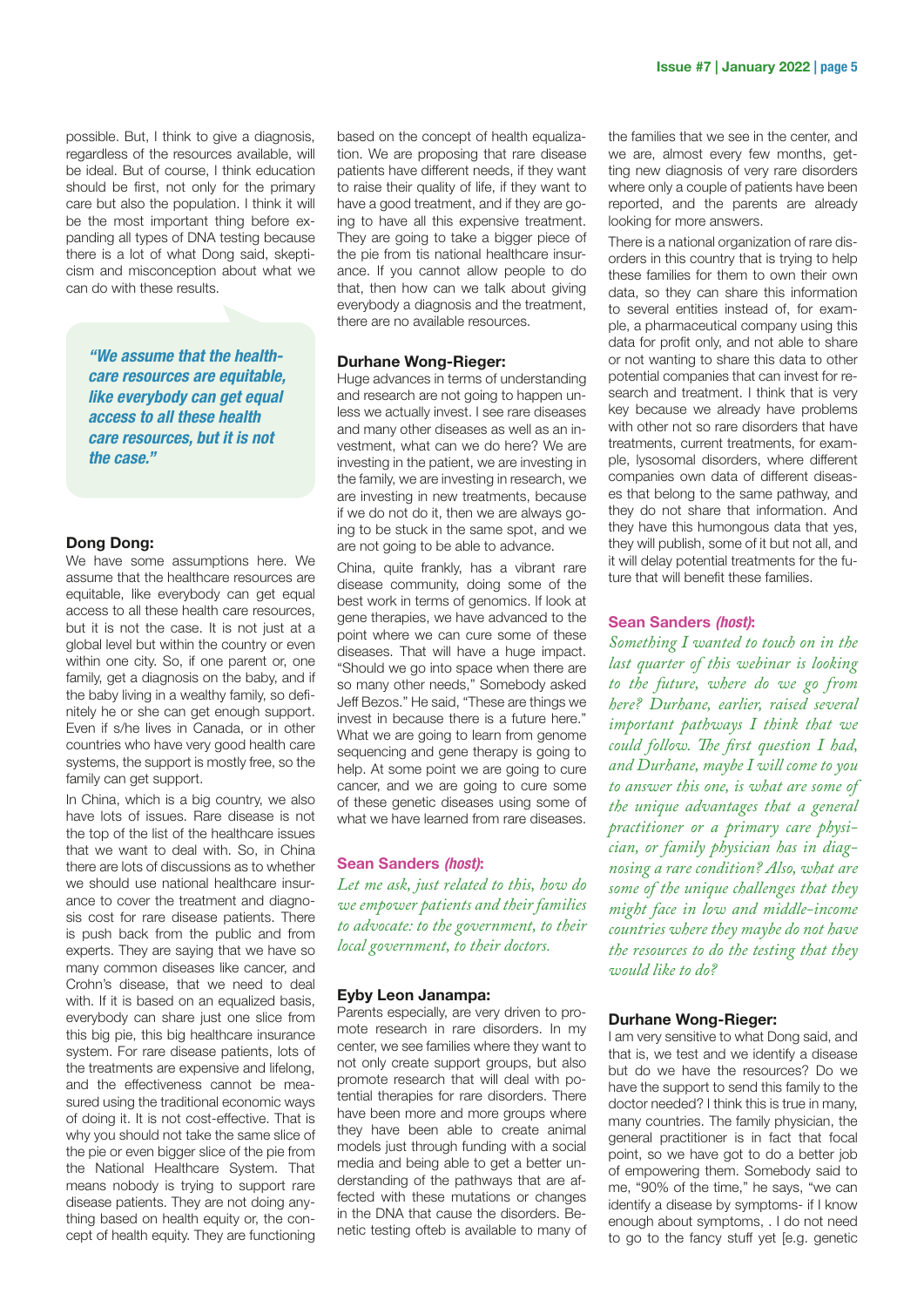testing]." So that is very interesting but of course, the challenge is, can we really explain 6,000 diseases to a GP and say, "Okay, you might come across one of this. You are going to spin the rolodex, and it is going to come up."

In the age of internet and digital, and AI, we are developing some of these very amazing portals where you can actually enter symptoms, and it begins to guess what the condition might be. You get to a point where it says, "Okay, we think it is this, this, and this." And then, you can begin to also do a little bit of your own research and be able then make a referral. But that also presumes that you have got a physician who not only cares, but has the time and the resources to do that. Not everybody is in a position where they can say, "okay, I have got hundreds of patients, and I am going to take the time it requires to actually diagnose a rare disease patient." It is easy for the families to get frustrated and say, "you are not hearing me, you are not listening to me, you are not following up on me." The poor physician is beleaguered because they have got tons of other patients that they could probably easily treat within that same period.

*"The poor physician is beleaguered because they have got tons of other patients that they could probably easily treat within that same period."*

It is also getting people the right tools. I think we need more centers like the Children's Hospital where it becomes a referral site, and where they are better resourced to take these referrals and they can be the specialists. We have a new thing that we are trying to talk about - how do we train a network of maybe GPs and pediatricians to become rare disease specialists? The same as we have cancer specialists in the GP community. We have them especially more in Canada. We think about people who live in northern communities; where they do not have access to centers, and specialists, can we train you up to become somewhat of a specialist? We then can link you, electronically, to a major center where you can get the support. European centers or reference networks are like that.

Under RDI, we have a concept of creating with the WHO what we call a Collaborative Global Network for Rare Diseases - creating a global community of rare disease centers of excellence and being able to network them so that they can service resources. If you are far away from any major center, that you can access the right specialist. That is a big goal. It is a 10-year goal, it could be a 20-year goal, but that to me, that is the way we can empower a family and physician on the front lines to access the right kinds of specialists to make that happen.

Where does the care and support come from? It comes from an international community that hopefully, with a great deal of technology, people can tap into. It is a vision, it is a long way out, it is going to take a lot of resourcing, and not just from each country's own public system but it is going to take a lot of private support as well, but that is the goal.

# Dong Dong:

I agree with everything you said but I want to play the devil's advocate here a little bit. Because I really do not think we should overburden the primary care system. Rare-disease diagnosis requires lots of specialties and lots of trainings in multi-disciplinary areas. Many rare diseases do not belong to one particular discipline. Rare disease patients need doctors and specialists from different areas. They can work together and coordinate, then provide a diagnosis. For the primary care system, for the GPs and the family medicine, they do not have, and we should not ask them to have this kind of training. That is not fair for them because their job is to take care of the public. How can you ask tese doctors to spend years of years of training feeling like they are failing themselves for not being able to diagnose rare diseases?

# Durhane Wong-Rieger:

It is the opposite of what I was saving. Dong, and that is, they do not do the years and years of training. They do enough to understand that the patient may have a rare disease and in what area that rare disease might be. If I can give you easier access to the information that says, "okay, now I need to refer you over to here," or to multiple centers. The goal is to take the burden off the front line. I agree with you totally, it is not up to the primary doctor to reach that diagnosis. They should not be burdened with the diagnosis, but they should be able to know and have places where they can refer the patients to, the same as they can do a deep diagnosis of cancer. We do not expect them to do that, we expect them to be able to refer it over. So that is what we do not have, is "Where am I going to refer these patients to?"

*"That is what we do not have, is "Where am I going to refer these patients to?"*

# Dong Dong:

Based on China's experience, one of the reasons why Chinese patients can get a diagnosis very efficiently is because of this uneven distribution of healthcare resources. It is amazing. When you think about uneven distribution of healthcare resources, we may think this is a barrier for people to get diagnosis, but, it is not. Because whenever a patient cannot get a diagnosis at the local level, like from the community hospital, they just fly to Beijing or Shanghai, big cities, with the best hospitals in the country, then boom! They get a diagnosis immediately. So that is why the whole diagnostic journey is so short in China just because of this uneven distribution of medical resources. It sounds ridiculous, but in a sense, it also tells us that we should not totally rely on the primary care system. We should let people understand that diagnosis of rare disease is not just one person's responsibility. It requires lots of support from the entire medical community.

That is also why, in China, they are trying to do teleconferences and teletraining courses centering on these big hospitals. Such as Peking Union College Hospitals in Beijing, one of the best hospitals, and they train the doctors at the local level in the community hospitals, try to let them have a common sense of what rare disease is. Then, they establish this network, so whenever those doctors at the primary care system they see something peculiar, something strange, they will refer them immediately to those doctors who have this capacity, who has this ability to give a correct diagnosis. I truly believe this is a more efficient way, and this is one of the best way for patients to get a diagnosis.

*"Whenever those doctors at the primary care system they see something peculiar, something strange, they will refer them immediately to those doctors who have this capacity, who has this ability to give a correct diagnosis."*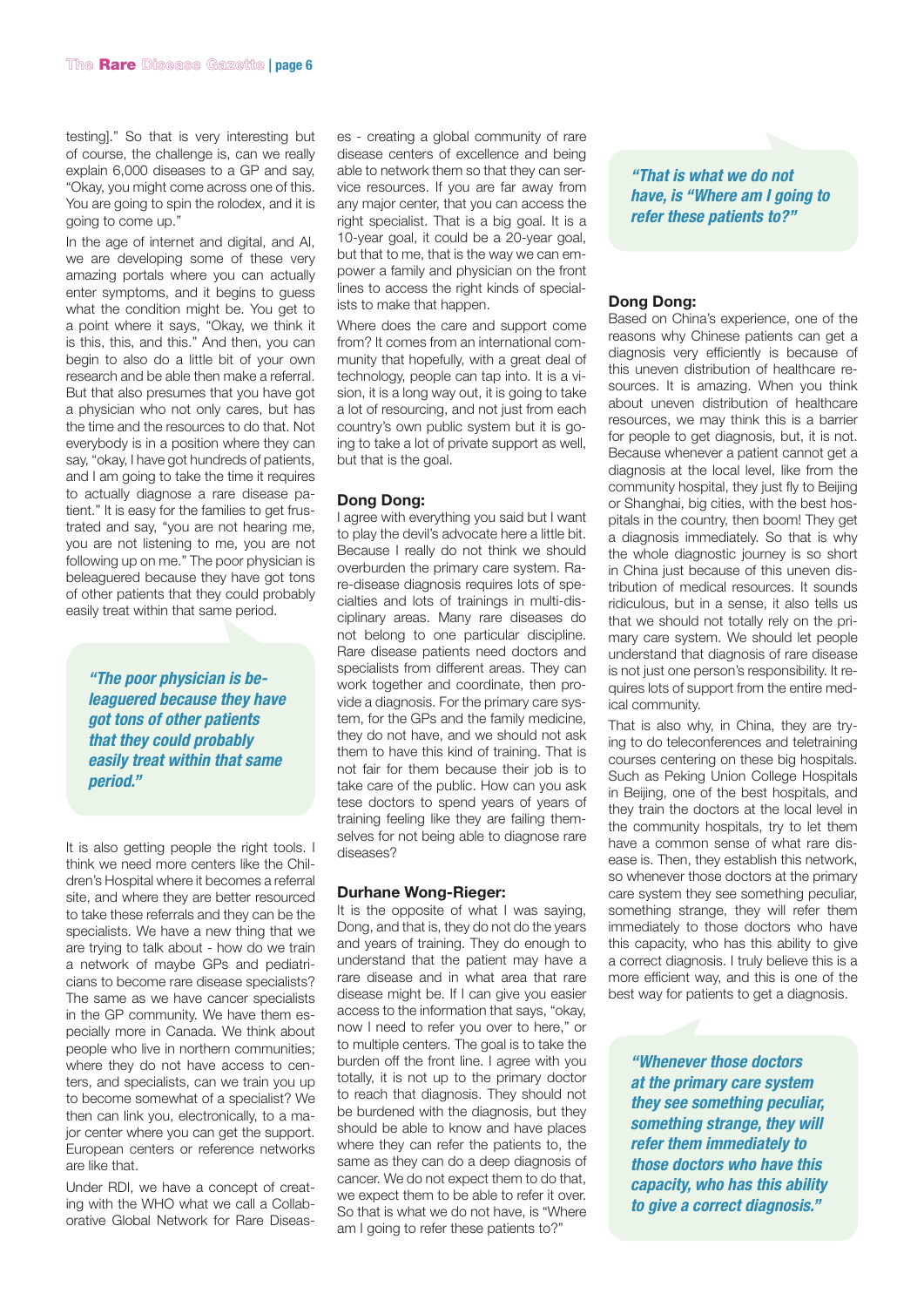# Sean Sanders *(host)*:

*Helen, I am very interested to hear your thoughts on the position in South Africa.*

# Helen Malherbe:

I think, ultimately, it comes down to education and advocacy at all levels, whether it be the GP or the MD in the hospital. You must remember, in South Africa, the primary healthcare setting, a lot of the time, a patient is seeing nurses, so you need to build up the curriculum for genetics at nursing college. The first line of nurses will then know when they need to refer to a doctor, and then up through the referral network that we have here in South Africa. I think knowing when to refer to is so crucial and so key. It is very interesting listening to colleagues from around the world because, obviously, every country is in a unique situation. I have painted a rather negative picture, in some respects, for South Africa, but there is so much happening here because advocacy is ongoing at so many levels and education is happening at so many levels. For example, we are now developing a rare disease strategy for the country, which is exciting, and we are involving all the different stakeholders and then have that strategy recognized by government.

# *"I think knowing when to refer to is so crucial and so key."*

We are presenting at one of the portfolio committees next week on our input into the National Health Initiative in South Africa, which is essentially a funding mechanism for universal healthcare here in South Africa. Of course, it has been blown out of the water by the required COVID response, and so all the funding has been reallocated to COVID. But nevertheless, we have got a universal healthcare approach there that is gradually being implemented. There is resistance, yes, it is slow, but it is there. We have been able to comment on that and feed into that process, which is where we are headed next week to government. We also have a human genetics policy that is being revised here in South Africa and we have some great policies and laws, but implementation is where we are falling short, and it does come down to resources. That brings me back again

to advocacy, education, awareness at all levels, whether it is talking amongst patients, patient support groups, clinicians, nurses, government, policy makers, researchers, whoever. There is a need at all levels and every sphere for improved education and advocacy.

*"There is a need at all levels and every sphere for improved education and advocacy."*

# Sean Sanders *(host)*:

*Something that both you, Helen and Dong, also touched on is this hidden population, which I think is really critical, and it is not something we have talked about in previous webinars, but I think finding that population, getting to them, diagnosing, detecting rare diseases, and then being able to treat them is really critical. With that in mind, for the last few minutes, I wanted to talk about what needs to change in the next decade or two. This is a marathon, it is not a sprint, it is going to take a long time to change things, so what do we need to move things forward?* 

#### Helen Malherbe:

From my perspective we need evidence for South Africa. Our health system is evidence-based, and it will only take notice if we have the data; if we have the published research and, if we have that expert knowledge from rare disease patients themselves, As a collective, it will become a cacophony but the government will have to have to listen to and will hopefully make an impact in the same way that HIV activists actually got HIV on the agenda here in South Africa.

education is very important for not only the medical care providers, but also for the general population.

#### Eyby Leon Janampa:

I think education is very important for not only the medical care providers, but also for the general population. So many times, families come to us with a diagnosis because they found it on Google. I think a better policy is to have rules, very clear rules of data and how to share that data from laboratories. We should have, by now, a better system where we can share all the information worldwide. There are little steps that the American Academy of Genetics are trying to do, but we are way behind based on the technology that is available, so we need to catch up. The only way, I think, to go forward is to share it internationally with everybody.

*"Better policy is to have rules, very clear rules of data and how to share that data from laboratories. We should have, by now, a better system where we can share all the information worldwide."*

#### Durhane Wong-Rieger:

I will pick up on two things. One is that we need the evidence. I think we need the evidence, and we need economic evidence. I asked Samuel Wiafe, who runs the Rare Disease Initiative, Ghana, "How did you get the government to pay attention, to begin to introduce newborn screening, to actually have training, and how do did you get your colleagues on board to actually treat rare diseases?" The answer was by collecting evidence and collecting the data. Some of that was very simple, for example to show how many patients were ending up in hospital with rare diseases that were not diagnosed, and who could have avoided the hospital if we had diagnosed them. That was collecting that evidence. It does not have to be big, high-powered data. What does rare disease care cost? What would be the benefit? I think we need to do a good job of being able to collect the evidence and turn it into economic data.

I think we need to do a good job of being able to collect the evidence and turn it into economic data.

The second thing that I will say is I think we need to work together as a global community. Rare Disease International is introducing a resolution at the United Nations. It is a resolution to recognize rare diseases because it is not just a healthcare issue; it is a social issue, it is an equity issue, it is an education issue, it is a women's issue, and it has a huge impact. The United Nations included rare diseases in universal health coverage a couple of years ago, we fought very hard for that, and it really was part of what we felt was an important message and that is, leave no one behind.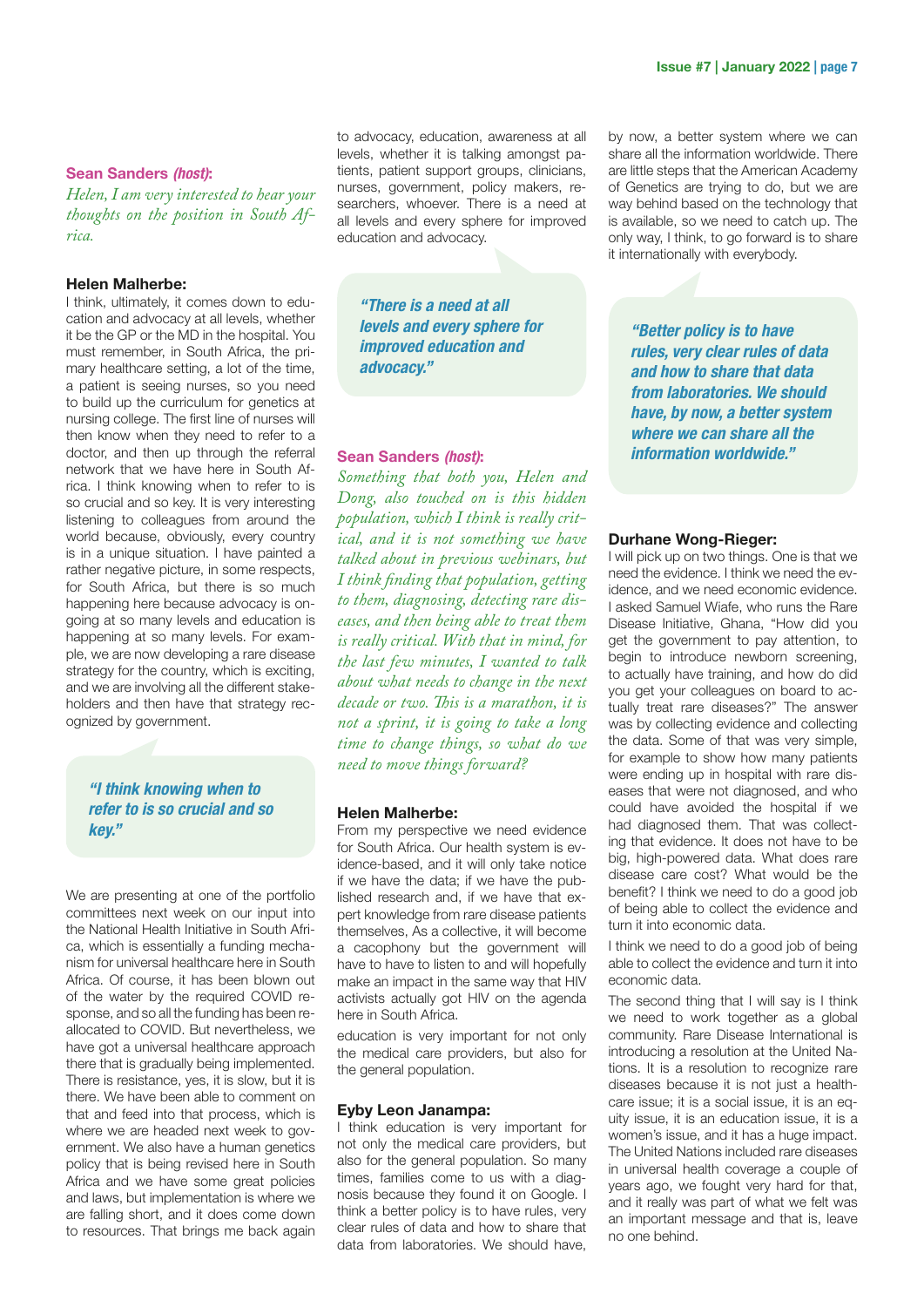*"Rare diseases … is not just a healthcare issue; it is a social issue, it is an equity issue, it is an education issue, it is a women's issue, and it has a huge impact….leave no one behind."*

Just because you have a disease that is representative of a very small number, it does not mean you should be ignored. You have as much of a right to get access to healthcare and to be treated and supported, familywise, etcetera, as anybody else. But secondly, by working together, there are many common solutions for rare diseases. It is not as if I have to take each and every one of these 6,000 diseases and come up with a unique pathway for diagnosis and treatment. We know that is not the case. 80% of them are genetic. There are lots of things that can be done in common. It is the same with cancers we think about them collectively, 6,000 or 7,000, and we have many commonalities in that strategy and many of those strategies will work across the globe. These strategies will also work only if we take global action. I am very excited about opportunities like this where you hear what other countries and other specialists are doing. We need to continue to forge that global alliance in looking for solutions.

We need to have transborder and transdisciplinary, transracial, even transglobal collaborations.

# Dong Dong:

When I was thinking about this question, I thought about several keywords. The first word is "trans". We need to have transborder and transdisciplinary, transracial, even transglobal collaborations. We also need to break down the walls. There are lots of walls built up in the past few years at different levels, so we need to tear those walls down and try to get connected. We need to share; share information, share our knowledge, but also share our life stories, share our experiences, the tears and loss, among the community. We need to have belief in these patient communities. I have seen in the last several years, how creative they can be, how strategic they can be, how vibrant they can be. Patient communities can find out different ways to empower themselves and to enlighten others.

*"We need to share; share information, share our knowledge, but also share our life stories, share our experiences, the tears and loss, among the community. We need to have belief in these patient communities."*

The last thing I want to share with you is a doctor's note about rare disease from a few years ago. He was proposing that we should not say the disease is rare or not because when we are trying to label rare diseases as rare, no doctors will think that they are going to encounter any of this disease in their lifetime because they are rare, so we should not emphasize on this concept anymore. We shall let people know that no disease is rare, every disease can be common, and you are and you will encounter these rare cases in your life, so get prepared. Everybody needs to think about there is no such thing as rare in our life. In that way, we can help people to better understand all these diseases, all these difficulties that human beings, human society is facing right now, so that we can work together trying to deal with it. Everybody needs to think about there is no such thing as rare in our life. In that way, we can help people to better understand all these diseases, all these difficulties that human beings, human society is facing right now, so that we can work together trying to deal with it.

### Sean Sanders *(host)*:

*If you would like to send us your thoughts on today's webinar, please email webinar@aaas.org. Thank you.*

# <span id="page-9-0"></span>Journal Club

# Article of the month

Value based healthcare for rare diseases: efficiency, efficacy, equity.

Fantini B, Vaccaro CM. Value based healthcare for rare diseases: efficiency, efficacy, equity. Ann Ist Super Sanita. 2019 Jul-Sep;55(3):251-257. doi: 10.4415/ ANN\_19\_03\_10. PMID: 31553319. https://pubmed.ncbi.nlm.nih.gov/31553319/

We here today in our webinar that patients with rare disease have the right to a diagnosis and healthcare. However, the healthcare system is not well prepared for rare diseases. There are many misconceptions and misunderstandings. Also, many doctors are not familiar with rare diseases and how to diagnose them. This article, "underlines the necessity of new culture of health and well-being, radically re-examining how to organise the delivery of prevention, and healthcare services, and finding alternative ways of empowering and giving voice to vulnerable and marginalised groups."

# <span id="page-9-1"></span>History Corner

Ancient wisdom, modern practices: A brief overview of healthcare practices in Ancient Greece by Florian Delval

The popular expression "healthy mind in a healthy body" perfectly reflects the ancient Greeks' views on healthcare and medicine. For Hippocrates and his Kos School of Medicine, establishing good healthcare practices was a focal point for which the master and his disciples designed clear procedures. Hippocrates was the first to apply a global vision to medicine, focusing on the method, examination, treatment, prognosis, and diagnosis, as well as the promotion of what he considered healthy behaviours.

In ancient Greece, balancing the body and the mind was essential. For the Greeks, a person with a developed and balanced body and intellect was someone to be valued. This notion is also reflected in Hippocrates' natural approach to diseases. At the time, physicians also believed that physical and mental health were interconnected. Hippocrates was indeed the first to consider his patients in a holistic way, focusing on body, mind, spirit, and emotions. He considered, amongst other factors, that environmental causes, psychological factors, nutrition, and lifestyle all needed to be taken into account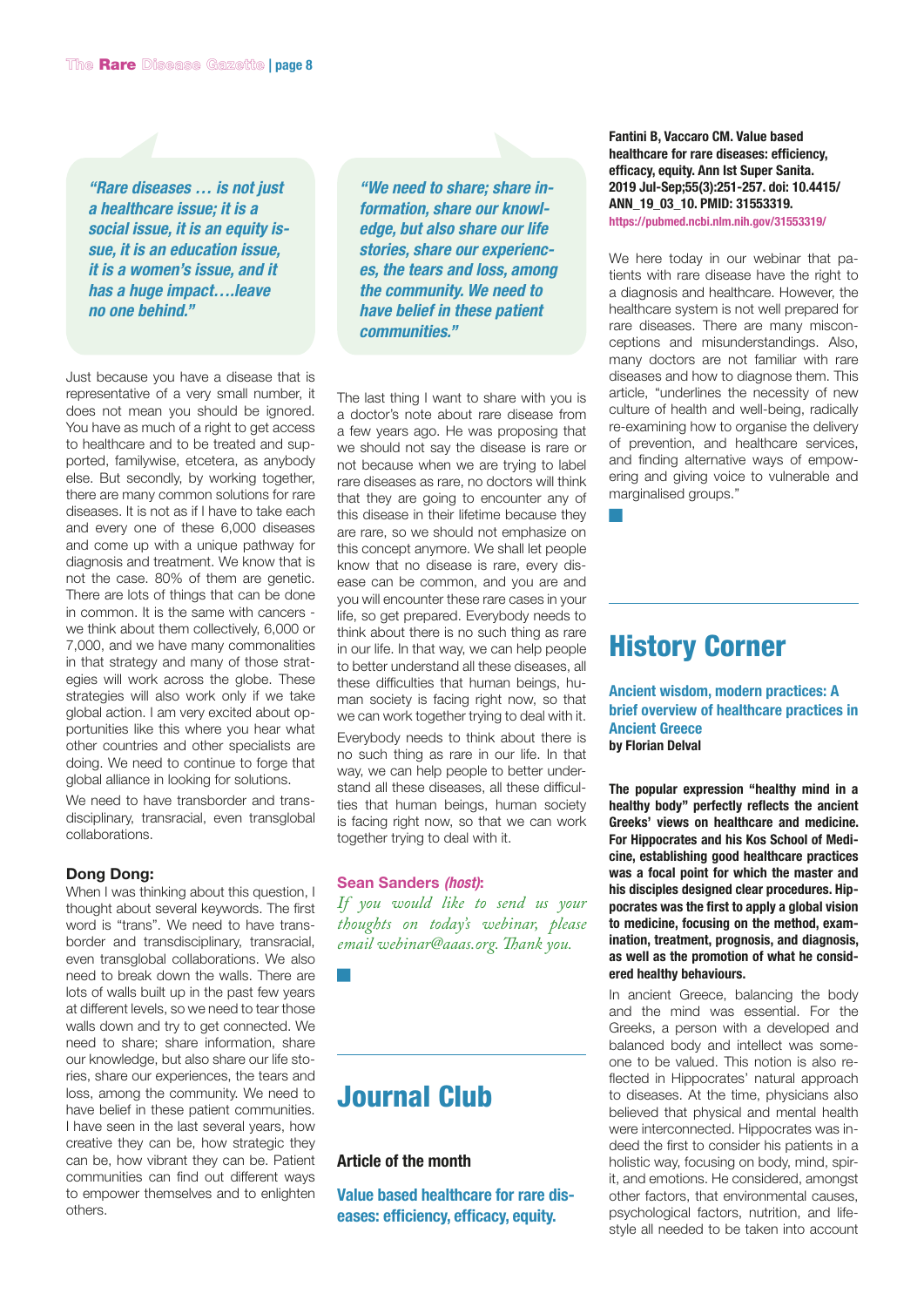while examining a patient. This innovative outlook established a better approach to health care practices, enabling physicians to better diagnose, treat and prevent diseases. For Hippocrates, knowledge and observation thus created a better differentiation of diseases, permitting physicians to make accurate diagnosis.

In order to be as accurate as possible, Hippocrates' disciples relied on a clear methodology, based on observation and collection of information from the patient. From 5<sup>th</sup> Century BC, Greek physicians started to consider geographical location, climate, age, gender, habits, and diet in order to help them make a proper diagnosis. They also took notes of mood swings, sleep duration, dreams, appetite, severity of pain, convulsions, nosebleeds, and many other characteristics that might explain a disease. This scientific reasoning and approach also relied heavily on experience, not only to make an accurate diagnosis, but also to make an evidence-based prognosis and therefore select the most adequate treatment. According to Mark Schiefsky, author of Hippocrates On Ancient Medicine: Translated with Introduction and Commentary, published in 2005, the core of Hippocratic medicine was based on "the precision or the details of prognosis and the reliability of prognostic signs."

Hippocrates and his Kos School of Medicine were also the first to consider psychological and mental illness as common afflictions. The approach was therefore the same as for physical illnesses. Hippocrates believed that, for instance, the brain was the organ responsible for mental illness. In this context, the role of music and theatre in the treatment of illnesses was used as early as 2,500 years ago. It was a novel and innovative approach that was applied for both diseases of the soul and body. Ioanna Papathanasiou, co-author of the article Health care practices in ancient Greece: the Hippocratic ideal, stipulates that "there were specific musical applications for certain diseases. For instance, the alternating sound of the flute and harp served as a treatment for gout". For people who were struck with mania, mental illness, what we could define as "quiet rooms" were also designed. Their aim was to allow the patient to sleep better, ultimately improving their mental health.

In addition, the importance of physical activity was also understood as a way to treat certain diseases, but also as a way in which to prevent them. Sport was often used to optimize functional capacity, but also to help rehabilitate the injured or disabled. Sports competitions in ancient

Greece were a leading and popular activity, which in certain cases made it possible to overcome a physical disability. For example, Egyptian Mys, who compensated atrophy of the arm by practicing sports. He eventually became a renowned wrestler. Or Pyron of Helida, who fought his dystrophy contracted during childhood by devoting himself to physical activity and focusing on the pentathlon. He eventually managed to win the Olympic Games. For Hippocrates, physical exertion of maintaining good health and physical fitness was about physical education, while the use of exercise for therapeutic purposes concerned medicine. The Paidotrivai is also an important specialist of note. These specialists' role was to accompany athletes during the Olympic Games and prevent them from injury. For instance, they used olive oil to warm up the muscles and increase body temperature. It is still widely used today. An emphasis was also made on nutrition. The consumption of glucose concentrated fruits, such as figs, was recommended to boost an athlete's energy and increase performance.

Spanning back beyond 2,500 years ago, practices still considered innovative today were already in use. The legacy of Hippocrates and his Kos School of Medicine is even more impressive as it came from a world where medicine was strongly influenced by divine beliefs. They were the first to transform it into a rational, evidence-based discipline. Today, it is easy to observe Hippocrates' influence since we owe him many terms still used in medicine today, i.e. diabetes, cancer, coma, paralysis, and epilepsy. Hippocrates was also the first to establish an ethical framework for the practice of medicine, highlighting integrity, benevolence, and human dignity. It is quite sobering to realize how much Hippocratic medicine has influenced medicine to this day.

#### Sources:

- 1. Kourkouta L. Ancient Greek psychotherapy for contemporary nurses. J Psychosoc Nurs Ment Health Serv. 2002 Aug;40(8):36-9. PMID: 12174513.
- 2. Schiefsky M. J. 2005. Hippocrates On Ancient Medicine: Translated with Introduction and Commentary. Leiden: Brill.
- 3. Kleisiaris CF, Sfakianakis C, Papathanasiou IV. Health care practices in ancient Greece: The Hippocratic ideal. J Med Ethics Hist Med. 2014;7:6. Published 2014 Mar 15.
- 4. Xatzinikolaou A, Scanthalaki N. Medical-nursing care in Asclepieions of ancient Greece. osileftiki. 2007;46(3):326–34. Available on Google Scholar
- 5. Orfanos CE. From Hippocrates to modern medicine. J Eur Acad Dermatol Venereol. 2007 Jul;21(6):852- 8. doi: 10.1111/j.1468-3083.2007.02273.x. PMID: 17567335.
- 6. Tountas Y. The historical origins of the basic con-

cepts of health promotion and education: the role of ancient Greek philosophy and medicine. Health Promot Int. 2009 Jun;24(2):185-92. doi: 10.1093/heapro/ dap006. Epub 2009 Mar 19. PMID: 19304737.

7. *Handicaps et Sociétés dans l'Histoire : l'estropié, l'aveugle et le paralytique de l'Antiquité aux temps modernes* [Handicaps and Societies in History: the cripple, the blind and the paralytic from Antiquity to modern times], sous la direction de Franck Collard et Evelyne Samama. Editions L'Harmattan, 2010.

# <span id="page-10-0"></span>What's up?

# Highlights of the month

# Movies to move you by Morgan Packer

A diagnostic odyssey, whether for common diseases or rare disease detection, can be trying on families and on those afflicted with an illness. This scenario is one certainly familiar to the big screen, but a few TV shows and movies stand out. Here are some of my personal favorites:

- 1. An all-time award-winning series, *House, M.D*. (2004-2012), follows Dr Gregory House (played by Hugh Laurie) and his eccentric, frequently unconventional ways to diagnose patients. Walking away after 8 seasons with two Golden Globe awards and five Primetime Emmy Awards, House is one of the worlds' most watched TV series in history.
- 2. Eerily relevant to the global reaction initially caused by Covid-19 in early 2020, the movie *Contagion* (2011) directed by Steven Soderbergh follows the attempts of WHO and CDC officials to identify, treat, and contain a new virus, known as MEV-1.
- 3. A recent Netflix series, *Diagnosis* (2019), takes inspiration from a chronicle article in the New York Times to accompany Dr Lisa Sanders in seeking answers on behalf of patients for their undiagnosed diseases. This series provides useful insight into what diagnostic wanderings mean for patients and their families.